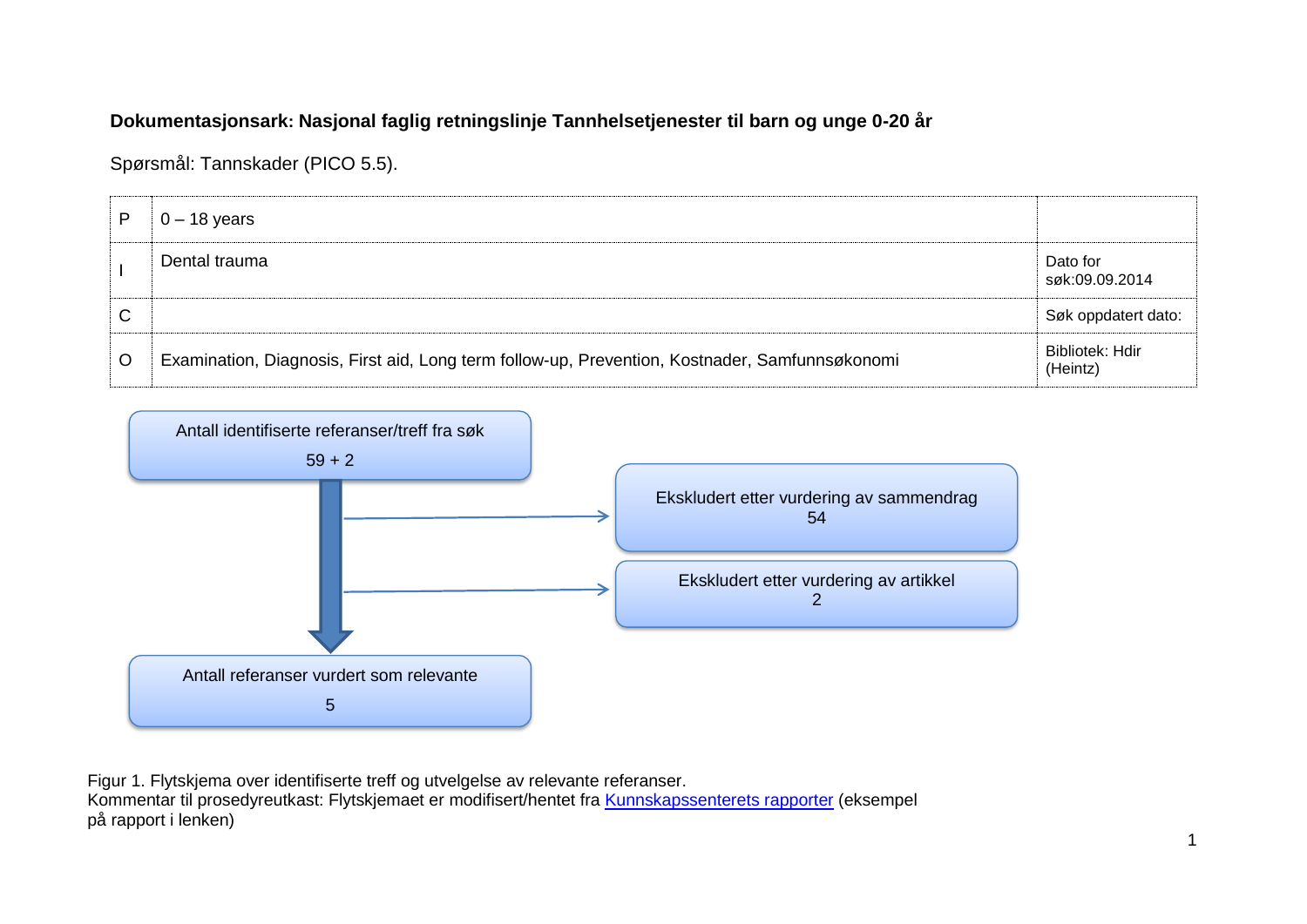## **Tabell 1a. Inkluderte systematiske oversikter (oversiktsartikler).**

| <b>Forfatter</b> | Ar   | <b>Tittel</b>                                                                                                          | Metodisk kvalitet (bruk sjekklister<br>Kunnskapssenteret) | <b>Siste</b><br>litteratursøk | <b>Egne kommentarer</b> |
|------------------|------|------------------------------------------------------------------------------------------------------------------------|-----------------------------------------------------------|-------------------------------|-------------------------|
| Nguyen et al     | 2009 | A systematic review of the<br>relationship between overjet size<br>and traumatic dental injuries                       | Moderat kvalitet                                          | Desember 1996                 |                         |
| Knapik et al     | 2007 | Mouthguards in sport activities:<br>history, physical properties and<br>injury prevention effectiveness.               | Moderat kvalitet                                          |                               |                         |
| Belmonte et al   | 2013 | Interventions for treating<br>traumatised permanent front<br>teeth: luxated (dislodged) teeth                          | Cochrane review                                           | August 2012                   | Ingen studier inkludert |
| Al Khalifa et al | 2014 | Intrusive luxation of permanent<br>teeth: a systematic review of<br>factors important for treatment<br>decision-making | Moderat kvalitet                                          | August 2012                   |                         |
| Petti S          | 2015 | Over two hundred million injuries<br>to anterior teeth attributable to<br>large overjet: a meta-analysis               | Moderat til lav kvalitet                                  | 2014                          |                         |

## **Inkluderte systematiske oversikter (oversiktsartikler).**

- 1. Nguyen QV, Bezemer PD, Habets L, Prahl-Andersen B. A systematic review of the relationship between overjet size and traumatic dental injuries. European journal of orthodontics 1999;21(5):503-15.
- 2. Knapik JJ, Marshall SW, Lee RB, Darakjy SS, Jones SB, Mitchener TA, et al. Mouthguards in sport activities: history, physical properties and injury prevention effectiveness. Sports Medicine 2007;37(2):117-44.
- 3. Belmonte FM, Macedo CR, Day PF, Saconato H, Fernandes Moca Trevisani V. Interventions for treating traumatised permanent front teeth: luxated (dislodged) teeth. Cochrane Database Syst Rev 2013;4:CD006203.
- 4. Al Khalifa JD, AlAzemi AA. Intrusive luxation of permanent teeth: a systematic review of factors important for treatment decision-making. J Dent Traumatol 2014;30:169-175
- 5. Petti S. Over two hundred million injuries to anterior teeth attributable to large overjet: a meta-analysis. Dent traumatol 2015; 31:1-8.